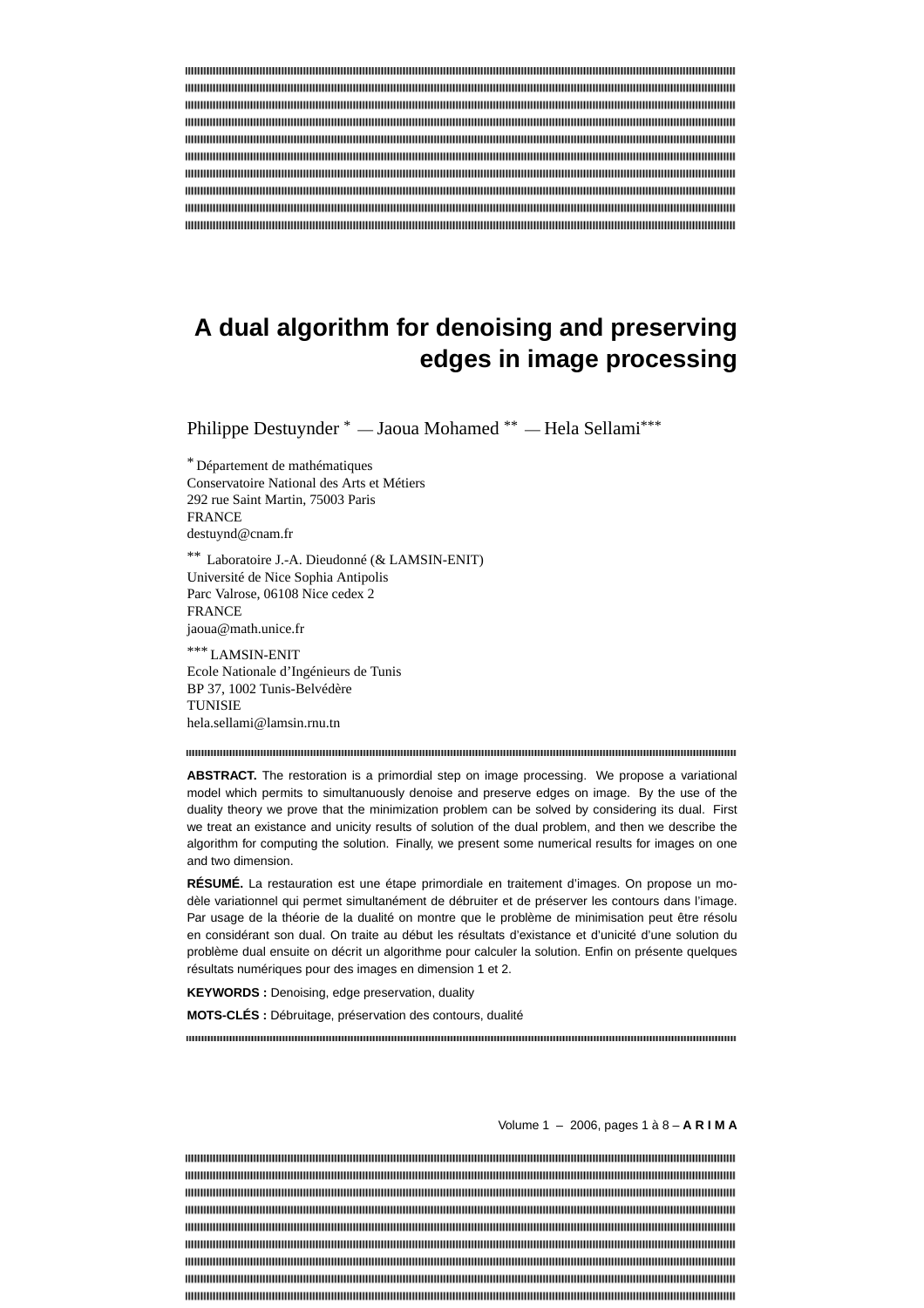#### 2 **A R I M A** – Volume 1 – 2006

### **1. Introduction**

Let us consider a numerical image defined by a function f mapping a rectangle  $\Omega =$  $]0, l[\times]0, L[$  into R, f is assumed to belong to  $L^2(\Omega)$ . This function is the one we are considering throughout this paper, and following ideas introduced by several authors (see for example O. Faugeras [2] or G. Aubert [1]), we shall introduce the following optimization problem:

$$
\mathcal{P}\left\{\begin{array}{ll}\text{Minimize} & J(v) = \frac{1}{2} \int_{\Omega} |f - v|^2 + \varepsilon \int_{\Omega} \sqrt{1 + a|\nabla v|^2} \\ v \in BV(\Omega) \end{array}\right. \tag{1}
$$

where a and  $\varepsilon$  are two parameters to be adjusted in order to satisfactory results and  $BV(\Omega)$ is the space of functions of bounded variations [1] defined by :

$$
BV(\Omega) = \left\{ u \in L^1(\Omega); \sup \int_{\Omega} u \cdot \text{div}\varphi < +\infty; \varphi \in C_0^1(\Omega)^n, |\varphi|_{L^{\infty}(\Omega)} \leq 1 \right\}
$$

Let us point out however that, for (locally) small values of  $|\nabla v|$ , this functional J behaves like :

$$
J^{0}(v) = \frac{1}{2} ||v - f||_{L^{2}}^{2} + \frac{\varepsilon a}{2} ||\nabla v||_{L^{2}}^{2}
$$
 [2]

which makes problem (1) a classical filtering process [5], eliminating the small perturbations on the gradient of f and the solution of minimization defined on the space  $H_0^1(\Omega)$ . On the contrary, if v contains large gradients - at least locally - the potential functional  $J$ behaves like the following one:

$$
J^{1}(v) = \frac{1}{2} ||v - f||_{L^{2}}^{2} + \varepsilon \sqrt{a} ||\nabla v||_{L^{1}}
$$
 [3]

In that case, the minimizers of  $J^1$  are to be sought in a functional space larger than  $H_0^1(\Omega)$ , which is the space  $BV(\Omega)$ , the crucial feature of which is to allow discontinuities, and thus enable the description of shape delimitations [4] .

Thus the minimization problem (1) is expected to be efficient for denoising purposes as well as for preserving discontinuities. Our goal here is to solve it by substituting a simpler one actually obtained by dualization.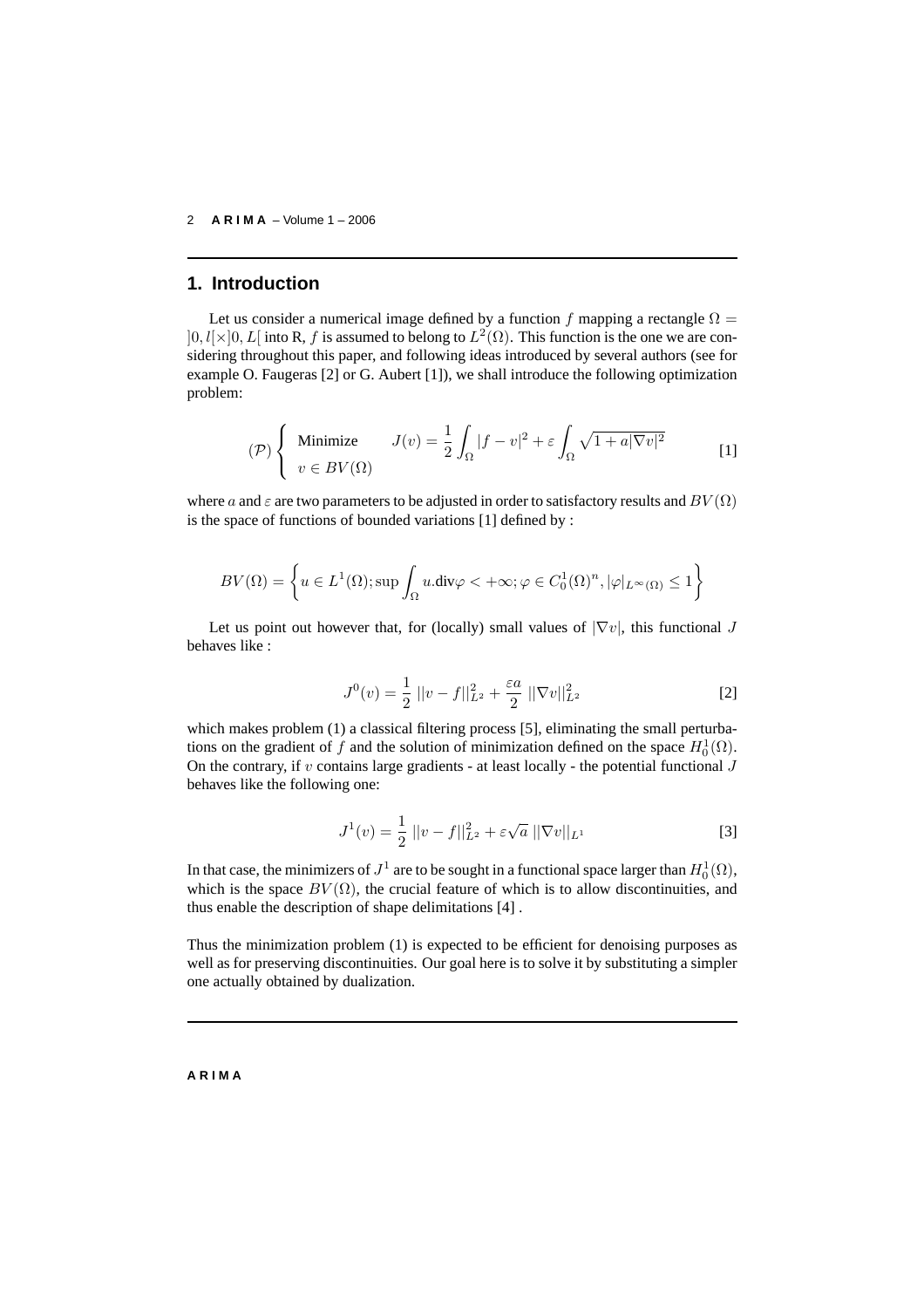# **2. A dual model**

Let v be a function in  $BV(\Omega)$ , set:

$$
p = \nabla v \tag{4}
$$

Then (1) is turned into the following constrained minimization problem :

$$
(\mathcal{R})\left\{\n\begin{array}{l}\n\min_{(v,q)\in BV(\Omega)\times(L^2(\Omega))^2} \frac{1}{2}\int_{\Omega}|f-v|^2+\varepsilon\int_{\Omega}\sqrt{1+a|q|^2} \qquad \qquad [5] \\
q=\nabla v\n\end{array}\n\right.
$$

We use the Lagrangien in such a way that the unknown  $u$  is obtained as the first argument of the saddle point of the Lagrangien.

The Lagrangian  $\mathcal L$  associated to problem (5) is given by (see [3]):

$$
\mathcal{L}(v,q,\mu) = \frac{1}{2} \int_{\Omega} |f-v|^2 + \varepsilon \int_{\Omega} \sqrt{1+a|q|^2} + \int_{\Omega} (\nabla v - q)\mu \tag{6}
$$

where the Lagrange multiplier  $\mu$  belongs to  $H_0(\text{div}, \Omega)$ :

$$
H_0(\text{div}, \Omega) = \left\{ \lambda \in (L^2(\Omega))^2, \text{div}\lambda \in L^2(\Omega), \quad \lambda v = 0 \quad \text{on} \quad \partial\Omega \right\}
$$

Thus, we have the following equivalence:

$$
(1) \iff \min_{(v,q)\in BV(\Omega)\times (L^2(\Omega))^2} \sup_{\mu\in H_0(\mathbf{div},\Omega)} \mathcal{L}(v,q,\mu) \tag{7}
$$

the dual problem of which is :

$$
\max_{\mu \in H_0(\text{div}, \Omega)} \min_{(v, q) \in BV(\Omega) \times (L^2(\Omega))^2} \mathcal{L}(v, q, \mu) \tag{8}
$$

Once we solve the minimum problem with respect to  $(v, q)$ 

$$
\mathcal{L}(u, p, \mu) = \min_{(v, q) \in BV(\Omega) \times (L^2(\Omega))^2} \mathcal{L}(v, q, \mu)
$$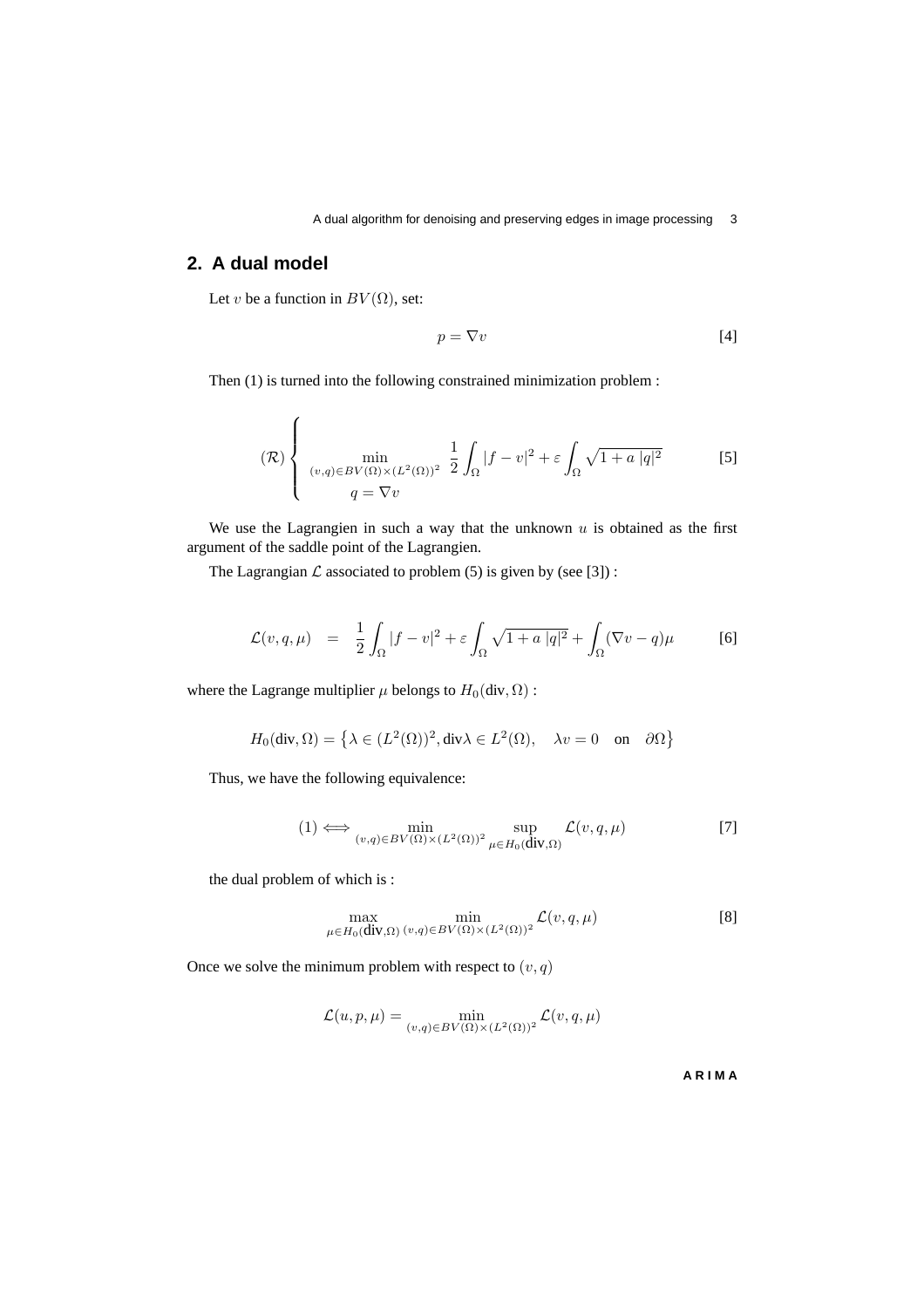#### 4 **A R I M A** – Volume 1 – 2006

Using the Euler equations, we get :

$$
\begin{cases}\n\frac{\partial \mathcal{L}}{\partial v} = 0 \Rightarrow u = f + \text{div}\mu \\
\frac{\partial \mathcal{L}}{\partial q} = 0 \Rightarrow p = \frac{\mu}{\sqrt{a}\sqrt{\varepsilon^2 a - |\mu|^2}}\n\end{cases}
$$

By replacing  $u$  and  $p$ , the dual problem is turned into the following one :

$$
(\mathcal{Q})\left\{\n\min_{\mu\in K}\n\frac{1}{2}\n\int_{\Omega}|\text{div}\mu|^2 + \int_{\Omega}f\text{div}\mu - \frac{1}{\sqrt{a}}\n\int_{\Omega}\sqrt{a\,\varepsilon^2 - |\mu|^2}\n\right.\n\tag{9}
$$

where

$$
K = \{ \mu / \mu \in H_0(\text{div}, \Omega), |\mu| \le \varepsilon \sqrt{a} \}
$$

# **3. Algorithm for the resolution of the dual problem**

We will propose an algorithm for solving the dual problem (9). First we change variables to get a nicer problem :

Let us set  $\eta = \frac{\mu}{4}$  $\frac{\mu}{\sqrt{a}}$  and  $z = \sqrt{\varepsilon^2 - \eta^2}$ , then  $\eta \in K_{\varepsilon} = \{\eta \in H_0(\text{div}, \Omega); |\eta| \leq \varepsilon\},\$ and the dual problem becomes :

$$
\min_{(\eta,z)\in\mathcal{C}}\left\{\frac{a}{2}\int_{\Omega}|\text{div}\,\eta|^2+\sqrt{a}\int_{\Omega}f\text{ div}\,\eta-\int_{\Omega}z\right\}\qquad[10]
$$

where

$$
\mathcal{C} = \left\{ (\eta, z) \in K_{\varepsilon} \times L^2(\Omega) \quad / \quad \eta^2 + z^2 = \varepsilon^2; z \ge 0 \right\}
$$

Two difficulties arise here:

1) The first one is that the constraint set  $C$  is not convex

2) The second one is related to the non uniqueness of  $\eta$ . Actually, uniqueness holds only up to a divergence free function.

To overcome the first of these problems, we have replaced the non convex set  $C$  by the convex one D

$$
\mathcal{D} = \{ (\eta, z) \in H_0(\text{div}, \Omega) \times L^2(\Omega) \mid / \eta^2 + z^2 \le \varepsilon \quad ; \quad z \ge 0 \}
$$

and proved that minimizing on  $D$  is actually equivalent to minimizing on  $C$ .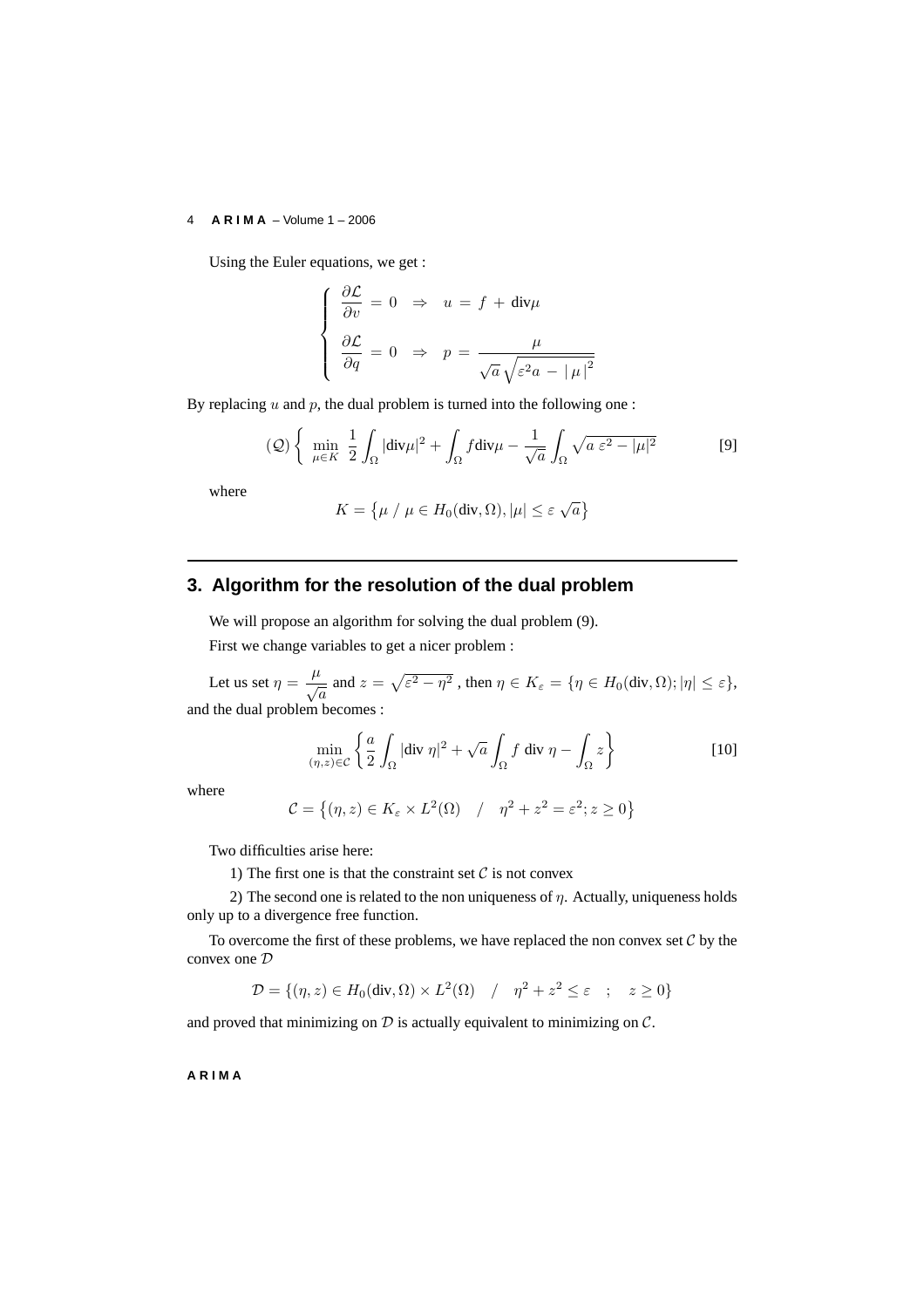As for the second problem, we restore coercivity in (10) by adding an appropriate regularization term:

$$
\min_{(\eta,z)\in D} \frac{a}{2}\int_{\Omega} |\text{div }\eta|^2 + \sqrt{a}\int_{\Omega} f \text{div }\eta + \frac{a\beta}{2}\int_{\Omega} |\eta|^2 - \int_{\Omega} z
$$

Existence and uniqueness of a solution  $(\eta^{\beta}, z^{\beta})$  thus hold in C. Although only weak convergence of  $\eta^{\beta}$  is achieved, it can be proved that:

$$
u^{\beta} = f + \sqrt{a} \text{ div } \eta^{\beta} \stackrel{L^2(\Omega)}{\longrightarrow} u = f + \sqrt{a} \text{ div } \eta^* when \beta \to 0
$$

where  $\eta^*$  is the the dual problem solution having a minimal  $L^2$  norm.

One should stress here that the restoration problem is only concerned with the divergence of the non regularized problem solutions, and that all of these solutions are equal up to a divergence free function. The above convergence result is therefore the very relevant one we need.

The algorithm that we use to solve this problem is the following :

Gradient algorithm with projection

- First guess  $(\eta_0, z_0)$
- $k$ −th iteration

$$
(\eta_{k+1}, z_{k+1}) = \Pi_{\mathcal{D}}((\eta_k, z_k) - \rho_k \nabla \mathcal{H}_{\beta}(\eta_k, z_k))
$$

• Stopping criterion :  $||\eta_{k+1} - \eta_k||_{(L^{\infty})^2} \le \alpha$  ( $\alpha$  is a given threshold)

with 
$$
\mathcal{H}_{\beta}(\eta, z) = \frac{a}{2} \int_{\Omega} |\text{div } \eta|^2 + \sqrt{a} \int_{\Omega} f \text{div } \eta + \frac{a\beta}{2} \int_{\Omega} |\eta|^2 - \int_{\Omega} z
$$

# **4. Numerical results**

As for the approximation of the space  $H_0(\text{div}, \Omega)$ , the Raviart-Thomas finite elements have been used.

We illustrate the results of the regularization by using the problem of the minimization (1).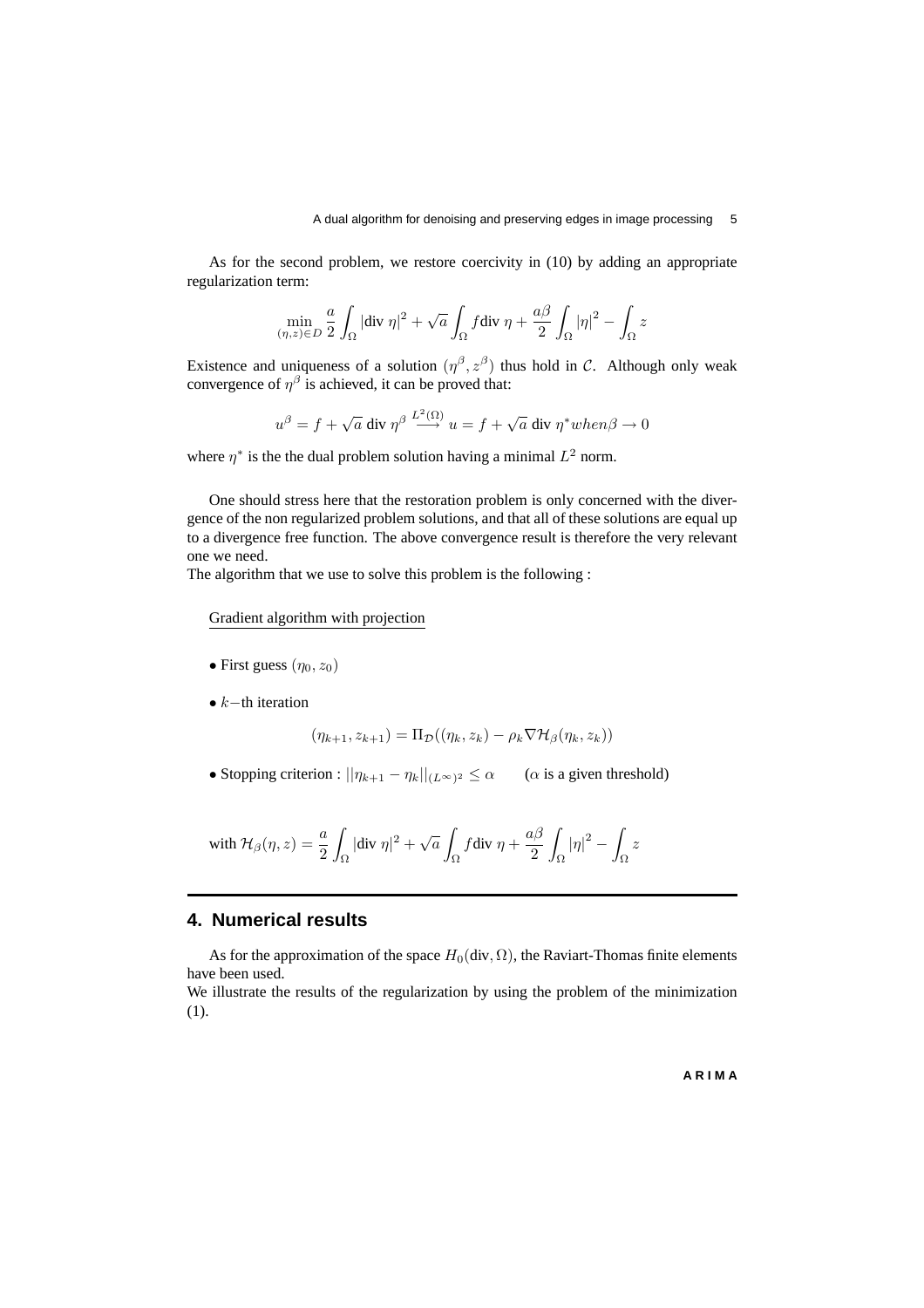#### **A R I M A** – Volume 1 – 2006

### **4.1. 1D Results**

Our first experiment consists on considering the case where the observed image  $f(x)$ is noisy and discontinuous and  $x$  defined on one dimensional space such as the segment ]0, 1[. We have the following results :



**Figure 1.** Results of the restauration with the problem (1) when the noise is  $\delta = 5\%$  in the first figure then  $\delta = 10\%$  in the second one.

Figure (1) shows that, applied in 1D situation, this algorithm denoises as expected, and in the same time restores discontinuities. We notice that the value of parameters of regularization was made in empiric way.

### **4.2. 2D Results**

We observe that the solution of the restauration problem (1) is obtained by adding to the processed image the divergence of the solution of the dual problem (9) and which point out the discontinuities of the image, and we illustrate it by the following figures :

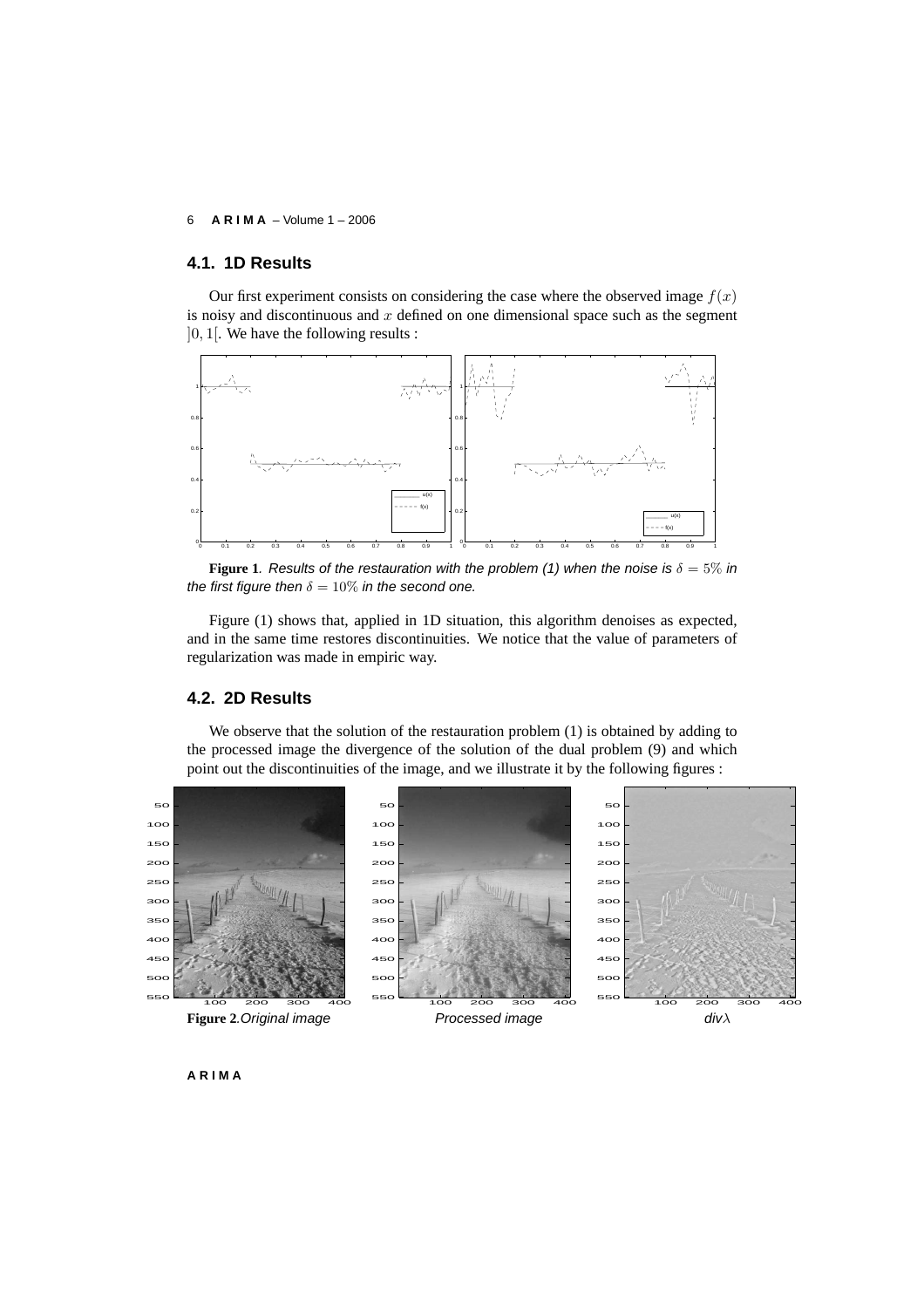We illustrate in the following the results of the restoration by using the problem (1) to noisy images :



Figures 3 and 4 shows some 2D experiments which lead to similar conclusions.

# **5. Conclusion**

This paper presented an original method to resolve one problem of restoration of image with edge preservation and which difficulty consists on the discretization on the space of functions of bounded variations. The use of duality allow us, despite that the primal problem and the dual one are not equivalent (duality gap), to recover the solution of the restoration problem from the dual by the extremality relation.